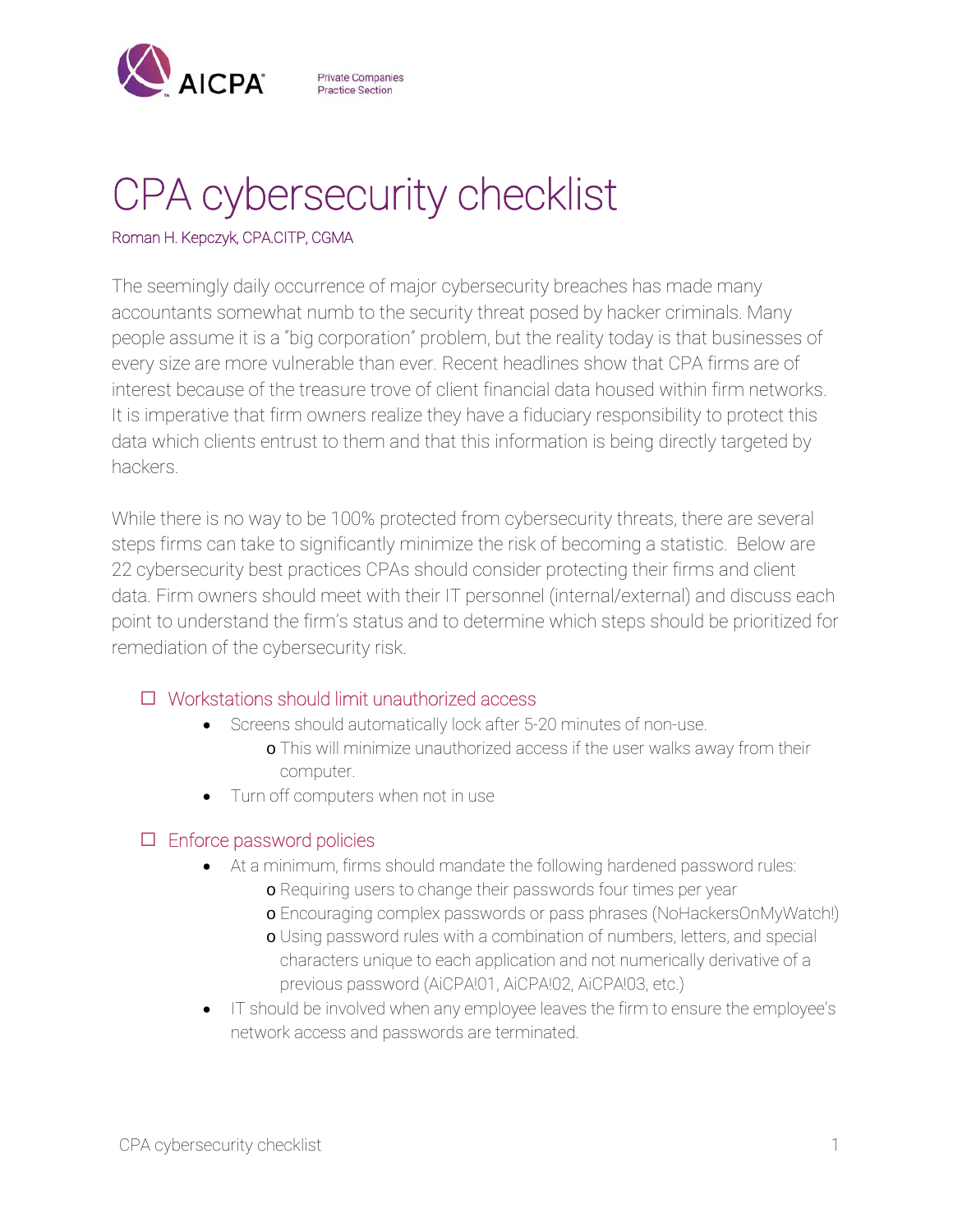

## $\Box$  Use enhanced password controls

- Implement multi-factor authentication tools such as a physical security fob, biometric scan, or a two-factor authentication application (sends a passcode to a mobile device to be entered to validate the person signing in).
- Use password managers to generate a unique, complex password for each application.

#### $\Box$  Keep on-premise data secure

- On-premise file servers should be in an unmarked, locked room to avoid physical theft.
- Workstations should have encrypted storage disks or run everything on the secured server or cloud so no local data can be stolen.
- Have an updated alarm system with a unique code for each employee that is disabled when an employee no longer works at the firm.
- Shred and dispose of all physical documents once transitioned to digital files.

## $\square$  Document all firm-owned equipment

- Utilize inventory tags to track firm-owned equipment
	- o Document acquisitions, assignments, and dispositions including procedures to erase, reformat or destroy any devices that might contain data.

## $\Box$  Confirm the location of all client data is known and secured

- Know where all client data resides and secure it.
- A data map should include what is stored on internal servers, workstations and mobile devices, backup systems, USB/storage drives, and cloud applications. o Access to these systems should be limited to users that absolutely need it.

## $\Box$  Ensure only trusted, validated users and equipment can connect to IT resources

- Only allow trusted, validated users and equipment to connect to the firm's IT resources.
	- o Mobile Device Management applications require each workstation, tablet and smartphone to be individually registered to connect to the firm's network to minimize the risk of unauthorized equipment connecting.
	- o Personnel should also be reminded of the importance of keeping their mobile device's operating system and security applications updated.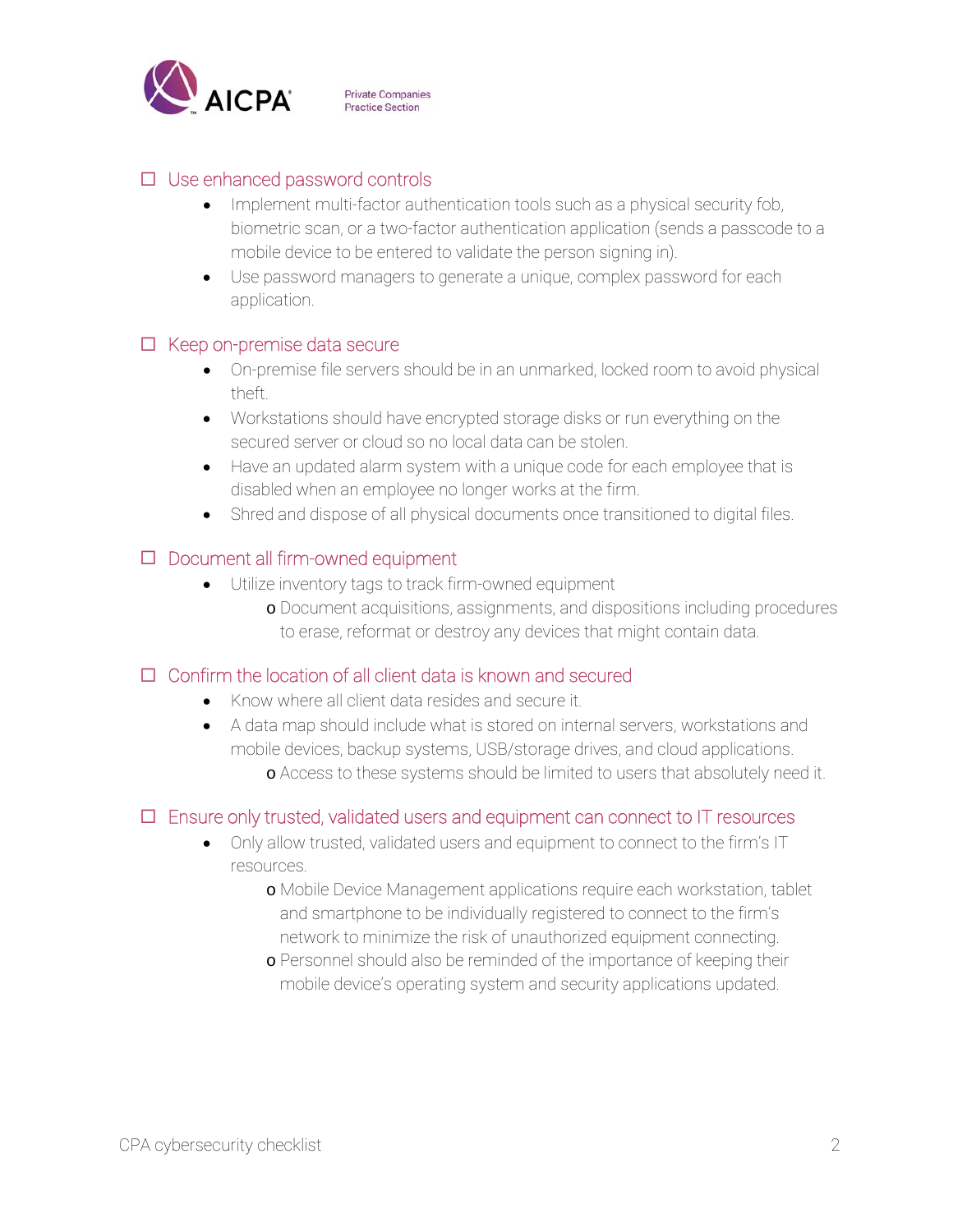

## $\Box$  Set workstations to automatically update the operating system and key applications

- One of the most successful ways hackers compromise network systems is through known vulnerabilities to operating systems that the firm has not yet loaded system updates to block.
	- o Setting workstations to automatically update the operating system and key workstation applications may minimize this avenue of attack.
	- o Requiring employees to turn off computers at night and reboot circulates these updates and clears out system clutter making the workstation more efficient.

#### $\Box$  Minimize access to necessary levels

- Hackers that obtain administrative access privileges to networks and workstations have significantly more power to take control of network resources.
- Minimize users with administrator privileges and set access levels to the minimum level required by each user to complete their work.

## $\Box$  Ensure operating systems for all equipment are current

- Operating systems for all equipment comprising the network (file servers, firewalls, routers, Internet of Things [IoT] peripherals) should be reviewed regularly to make sure they are running the most current system updates.
	- o It is critically important to change default passwords on all devices connected to the firm/home network including wireless printers, security cameras, connected home appliances, and voice activated devices.

# $\Box$  Confirm each fileserver, workstation, and mobile device have antivirus/security software installed

- Installed software should be automatically updated and actively scanning for malware on a pre-set schedule.
- Utilize the expanded capabilities of these applications to include intrusion detection and prevention in addition to Spam Management that will blacklist known threats and allow the firm to whitelist valid sites.
- Workstations should be set to automatically scan external media, such as a flash drive provided by a client, before loading files.
	- o Better yet don't allow the use of any flash drives and educate clients on the use of digital portals and secure email.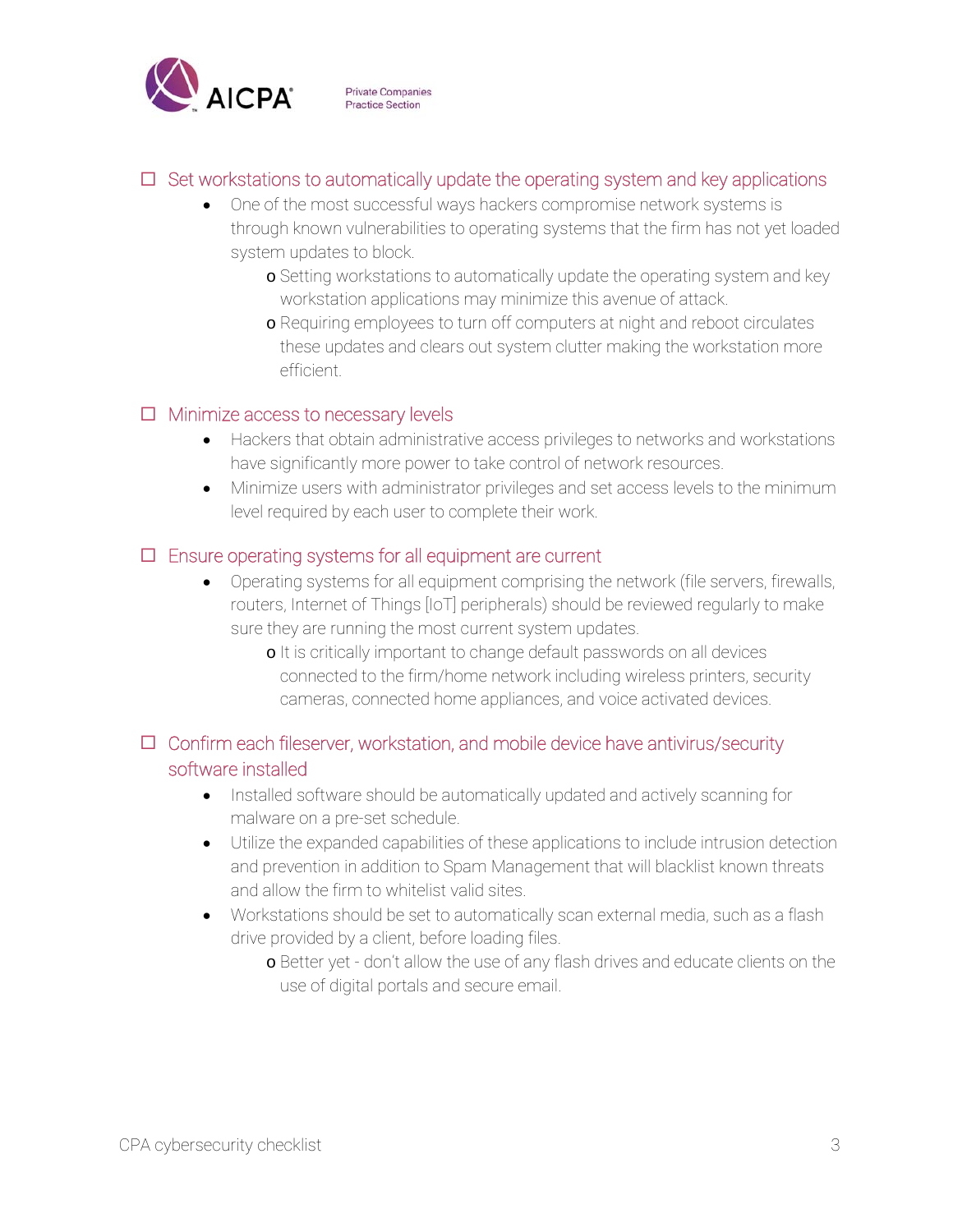

# $\Box$  Review backup logs regularly, verifiy data is accessible, and make shadow copies of changed files throughout the day

- IT personnel should regularly review backup logs to verify that data backups are complete, and randomly restore files to verify the data is accessible.
	- o Encrypted data backups not only protect firms from lost/corrupted data but are critical if the firm is the target of a ransomware attempt.
	- o Shadow copies of all changed files should be made throughout the day, so the most recent versions can be restored.
- All backup data should be encrypted, including that which is going offsite via the Internet.

## $\Box$  Utilize encrypted email and/or portal solutions for transmitting files

 All firm personnel should be trained on utilizing encrypted email and/or portal solutions for the secure transmission of files to and from clients. Firms should invest time in teaching clients to use the firm's system to foster adoption.

## $\Box$  Train employees to verify secure connections or to utilize a VPN connection when outside the office

- All employees should be trained to verify secure connections to websites (green padlock image and https: in the web address bar) or to utilize a Virtual Private Network (VPN) connection when working outside the office and accessing the Internet and/or firm resources.
	- o When working remotely, personnel should also verify the SSID/password for client-provided Wi-Fi access or utilize a secure digital cellular mobile hotspot rather than public Wi-Fi such as hotels, coffee shops or airports which can be stealthily compromised.

# $\Box$  Review IT policies annually and remind users of changes

- Technology is evolving rapidly and few firms have updated their IT/HR policies to reflect current changes including the security ramifications of BYOD (Bring Your Own Device), social media, and the remote workplace.
- Firms should review policies annually and remind users of changes along with updated Internet and computer usage policies.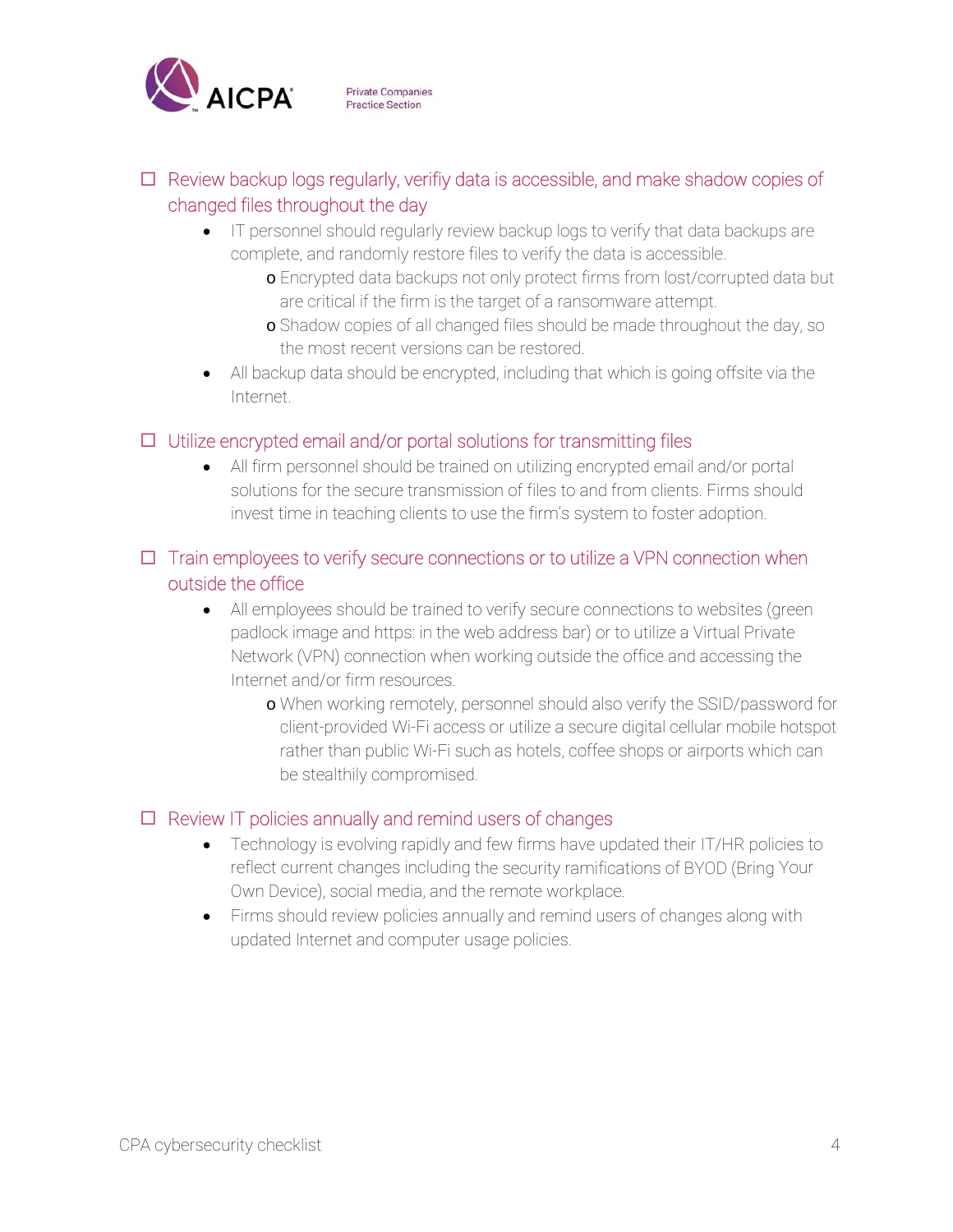

## $\Box$  Provide security training as part of the firm's annual CPE curriculum

- In addition to providing an annual update on IT policies, all employees should be educated on current threats including:
	- o Ransomware
	- o Phishing
	- o SMiShing (SMS phishing)
	- o Vishing (voice mail phishing)
	- o Other social engineering examples designed to make employees download malware that compromises the firm's security or inadvertently give out sensitive information.
- Employees should be reminded to be suspicious of unsolicited support calls and never provide login, password or to download a file without first confirming the identity of the caller.

## $\Box$  Promote awareness of current phishing schemes and recommended staff responses

- Employees need to be regularly reminded of current phishing schemes and to be trained on what to do if they receive a suspicious email.
	- o Hovering over the sender's email address in the header or any hyperlinks allows users to verify properties and to ensure they match.
	- o Employees should not click on a link or open an attachment within an email if the email is unexpected and suspicious.
	- o If the user has any concerns, there should be a process to notify a member of the IT team to review the email or to contact the sender to verify intent.
- There are several services that provide ongoing phishing/security training and testing of employee's response to phishing emails which seem to peak in accounting firms around tax deadlines and holidays.

## $\Box$  Conduct background checks on anyone given access to the firm network

- A surprising percentage of breaches occur with the help of internal employees, so it is important to conduct background checks on anyone being given access to the firm network.
- IT needs to be involved to not only provide the minimum level of access to do the work, but to monitor access and terminate it when the project is completed.

## $\Box$  Develop a policy to greet office visitors

- Employees should be trained to ask unrecognized visitors in the office if they can provide assistance and escort them to the person they are meeting with.
- If there are any concerns about the validity of the visitor's response, a member of the management or administrative team should be notified immediately.